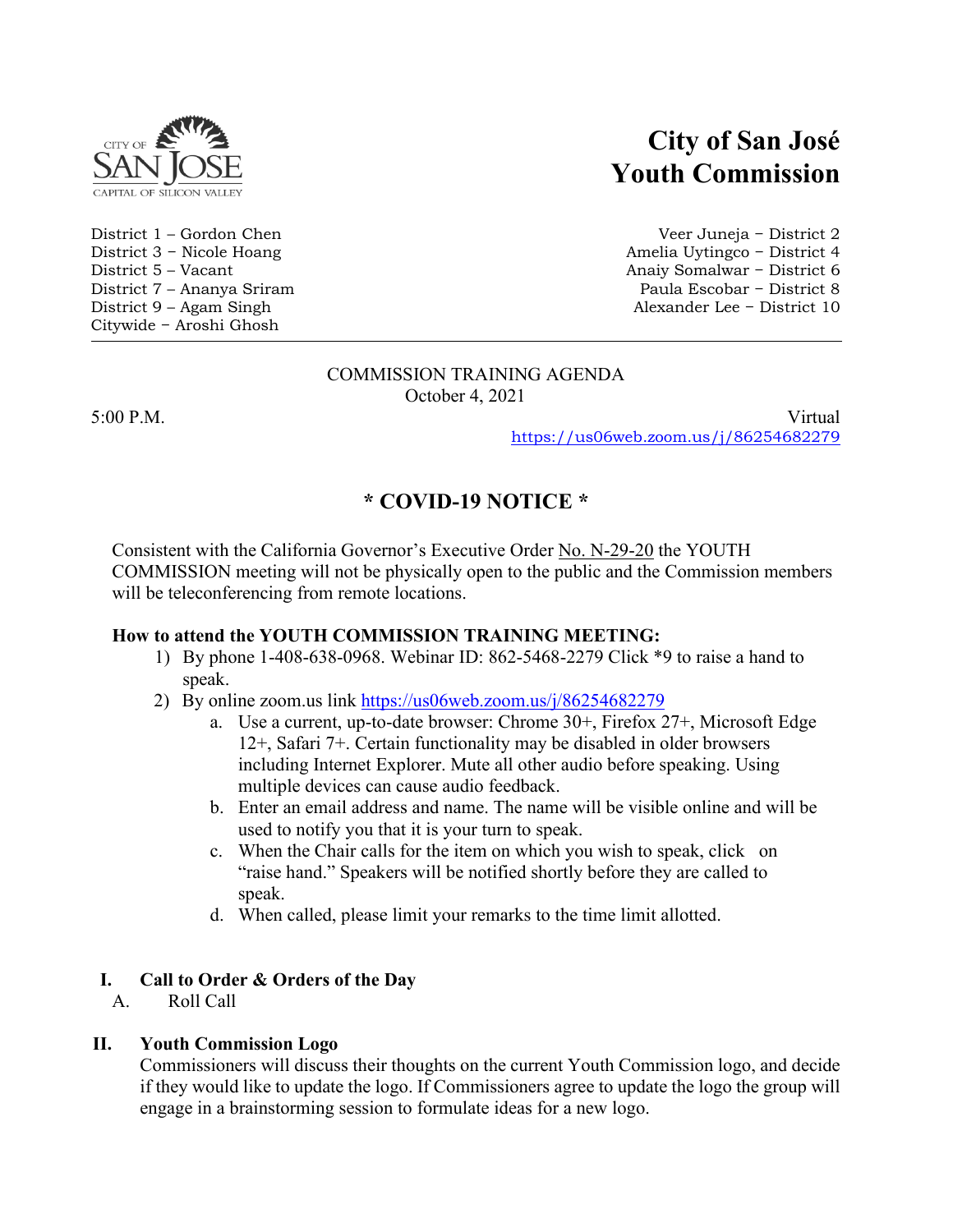### **III. Youth Advisory Council Orientation**

The Commissioners will report on the progress made on the Youth Advisory Council Orientation task list.

### **IV. Adjournment**

The next regular meeting will be October 25, 2021, via Zoom webinar at 6:30 p.m.

#### *The City of San José is committed to open and honest government and strives to consistently meet the community's expectations by providing excellent service in a positive and timely manner, and in the full view of the public.*

You may speak to the Commission about any discussion item that is on the agenda, and you may also speak during Public Comments on items that are not on the agenda and are within the subject matter jurisdiction of the Commission. Speakers using a translator will be given twice the time allotted to ensure non-English speakers receive the same opportunity to directly address the Committee, Board or Commission. Please be advised that, by law, the Commission is unable to discuss or take action on issues presented during Public Comments. Pursuant to Government Code Section 54954.2, no matter shall be acted upon by the Commission unless listed on the agenda, which has been posted not less than 72 hours prior to meeting.

Agendas, Staff Reports and some associated documents for the Commission items may be viewed on the Internet at<https://www.sjpl.org/youth-commission>

Correspondence to the Youth Commission is public record and will become part of the City's electronic records, which are accessible through the City's website. Before posting online, the following may be redacted: addresses, email addresses, social security numbers, phone numbers, and signatures. However, please note: e-mail addresses, names, addresses, and other contact information are not required, but if included in any communication to the Youth Commission, will become part of the public record. If you do not want your contact information included in the public record, please do not include that information in your communication.

All public records relating to an open session item on this agenda, which are not exempt from disclosure pursuant to the California Public Records Act that are distributed to a majority of the legislative body will be available for public inspection at the Parks, Recreation and Neighborhood Service Department, 200 East Santa Clara Street, 9<sup>th</sup> floor, San José, California 95113, at the same time that the public records are distributed or made available to the legislative body. Any draft resolutions or other items posted on the Internet site or distributed in advance of the Commission meeting may not be the final documents approved by the Commission. Contact the Office of the City Clerk for the final document.On occasion the Commission may consider agenda items out of order.

The Youth Commission meets every fourth Monday of each month at 6:30 p.m., with special meetings as necessary. If you have any questions, please direct them to the Commission staff. Thank you for taking the time to attend today's meeting. We look forward to seeing you at future meetings.